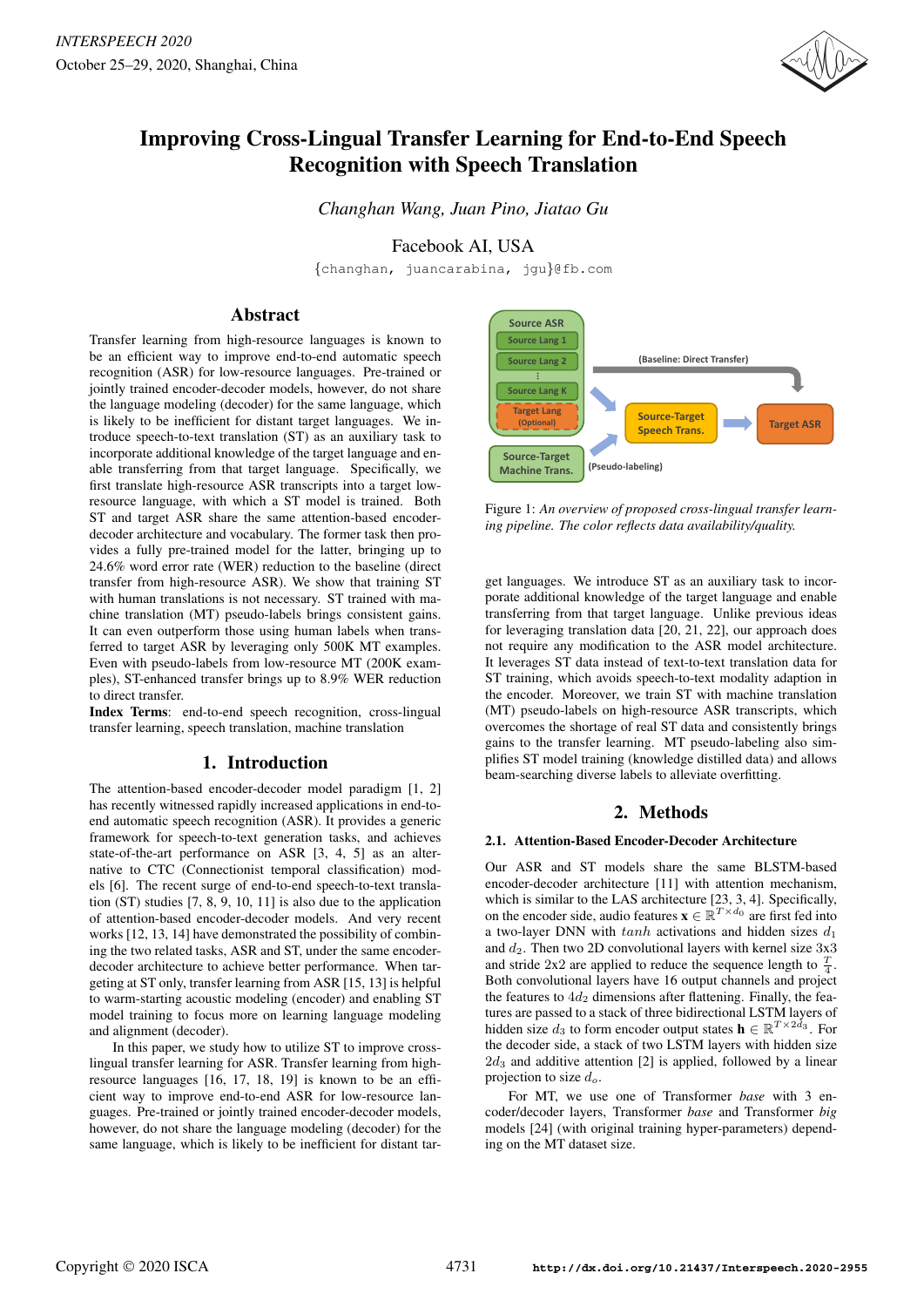### 2.2. Speech Translation Trained with Pseudo-Labels

Word-level or sequence-level knowledge distillation (KD) is helpful to MT [25] and ST [26] model training, because it reduces noise and simplifies data distribution in the training set. Training end-to-end ST models is known to be difficult, given the fact that it needs to learn acoustic modeling, language modeling and alignment at the same time. When the training data distribution is complex, end-to-end ST models are likely to fit the data worse than cascading ASR and MT models. Moreover, ST labels are more expensive to obtain than ASR or MT ones. Existing ST corpora are strongly limited by size and language coverage, making ST model training even more difficult. To overcome the shortage of real data, we propose to pseudo-label ASR corpora with MT and train ST on the resulting datasets. This provides larger scale training data as well as more diversity (via different MT models and beam search) at little cost. Both are useful for alleviating overfitting. Moreover, training ST models with MT pseudo-labels can be viewed as a sequence-level KD process. Although potentially inaccurate pseudo-labels can hurt model training, pseudo-labels are easier to be fitted. This compensates its gap towards real labels, which are likely more difficult to learn. In our experiments, we show that ST models trained with pseudo-labels can even outperform those using real labels when transferred to the target ASR.

#### 2.3. Pre-training ASR on Speech Translation

Instead of pretraining target (low-resource) ASR directly on (multilingual) source (high-resource) ASR, we pretrain target ASR on source-to-target ST. The latter is pretrained on source ASR and leverages MT pseudo-labels on source ASR data for training. Figure 1 provides an overview of our proposed transfer learning pipeline:  $ASR_{Source} \rightarrow ST_{Source-Target} \rightarrow ASR_{Target}$ . Our intuition is that this two-step approach helps to decouple transfer of language modeling (decoder) and acoustic modeling (encoder) to make transfer learning smoother and more effective. Moreover, the ST model leverages additional data (MT pseudolabels) for the target language and hence is likely to model the target language better. We use the same model architecture for ASR and ST, so that they can be easily transferred between each other: ASR<sub>Source</sub>  $\rightarrow$  ST<sub>Source-Target</sub><sup>1</sup> and ST<sub>Source-Target</sub>  $\rightarrow$ ASR<sub>Target</sub>. Pretraining ST with ASR warm-starts acoustic modeling so that ST training can be more focused on learning language modeling and alignment. We may simplify the transfer learning pipeline by training ST from scratch. This still outperforms direct  $ASR_{Source} \rightarrow ASR_{Target}$  transfer in most of the cases as shown in our experiments. To another extreme, we may pre-train ST jointly on source+target ASR to warm-start from a better acoustic model:  $\text{ASR}_{\text{Source+Target}} \rightarrow \text{ST}_{\text{Source-Target}}.$ 

### 3. Experiments

### 3.1. Data

For English and English+French ASR, we use Librispeech [27] and Common Voice  $[28]$  (v4, 2019-12-10 release).<sup>2</sup> We also use the ASR data in MuST-C [30] (En-Nl subset) for the analysis in section 3.3.2. For target ASR, we use Portuguese (Pt), Chinese (Zh-CN), Dutch (Nl) and Mongolian (Mn) from Common Voice  $v4^2$  as well as Vietnamese (Vi) and Ht (Haitian) from IARPA Babel datasets (conversational telephone speech). Basic

| Table 1: Source and target ASR data. |  |  |  |  |  |
|--------------------------------------|--|--|--|--|--|
|--------------------------------------|--|--|--|--|--|

|             | Dataset                | Train | <b>Speakers</b>             |  |  |  |  |
|-------------|------------------------|-------|-----------------------------|--|--|--|--|
| Source ASR  |                        |       |                             |  |  |  |  |
| CV          | Common Voice: English  | 477h  | 15.2k                       |  |  |  |  |
| $CV_{Fr}$   | Common Voice: French   | 264h  | 1.8k                        |  |  |  |  |
| LS          | Librispeech            | 960h  | 2.3k                        |  |  |  |  |
| MC          | $MUST-C: En-N1$        | 422h  | 2.2k                        |  |  |  |  |
| Target ASR  |                        |       |                             |  |  |  |  |
| Vi          | IARPA Babel 107b-y0.7  | 96h   | 0.6k                        |  |  |  |  |
| Ht          | IARPA Babel 201b-y0.2b | 70h   | 0.3K                        |  |  |  |  |
| Pr          | Common Voice v4        | 10h   | $\mathcal{D}_{\mathcal{L}}$ |  |  |  |  |
| $Zh$ - $CN$ | Common Voice v4        | 10h   | 22                          |  |  |  |  |
| Nl          | Common Voice v4        | 7h    | 78                          |  |  |  |  |
| Mn          | Common Voice v4        | 3h    |                             |  |  |  |  |

Table 2: *MT data and Transformer models.*

|                | Dataset         | En/Fr Sent. | Model       |
|----------------|-----------------|-------------|-------------|
| Vi             | OpenSubtitles   | 4M/3M       | <b>Base</b> |
| Ht             | <b>JW300</b>    | 220K/220K   | Base $3+3$  |
| Pr             | OpenSubtitles   | 33M/23M     | Big         |
| Zh             | MultiUN         | 10M/10M     | Big         |
| N <sub>1</sub> | OpenSubtitles   | 37M/25M     | Big         |
| Mn             | JW300+GNOME+OED | 210K/203K   | Base $3+3$  |
| $\text{Nl}_W$  | WikiMatrix      | 511K/-      | Base $3+3$  |
| Nls            | OpenSubtitles   | $37M/-$     | Base $3+3$  |
| $N_{1M}$       | OpenSubtitles   | $37M/-$     | Base        |

statistics of all used ASR corpora can be found in Table 1. For MT, we use a variety of datasets indexed by OPUS [31], which are listed in Table 2.

#### 3.2. Experimental Setup

For all texts, we normalize their punctuation and tokenize them with sacreMoses<sup>3</sup>. For ASR and ST, we lowercase the texts (except for Babel). For ASR, we remove all punctuation markers except for apostrophes. We use character vocabularies for ASR and ST, and use BPE vocabularies [32] for MT. We extract 80 channel log-mel filterbank features (windows with 25ms size and 10ms shift) using Kaldi [33], with per-utterance cepstral mean and variance normalization (CMVN) applied. We remove training samples having more than 3,000 frames or more than 512 characters for GPU memory efficiency.

The configuration of MT models can be found in Table 2. For ASR and ST models, we set  $d_1 = 256$ ,  $d_2 = 128$ ,  $d_3 = 512$  and  $d_0 = 128$ . We adopt SpecAugment [4] (LB policy without time warping) to alleviate overfitting. All models are implemented in Fairseq [34]. We use a beam size of 5 for decoding. We average the last 5 checkpoints for ASR and ST, and average the last 2 checkpoints for MT. For MT and ST, we report case-insensitive tokenized BLEU [35] using sacre-BLEU [36]. For ASR, we report character error rate (CER) on Chinese (no word segmentation) and word error rate (WER) on the other languages using VizSeq [37].

 $1$ Full model transfer excluding the embedding and softmax layers. <sup>2</sup>The original dataset splits contain only one sample per sentence.

We instead use extended splits [29] to allow using all samples.

<sup>3</sup>https://github.com/alvations/sacremoses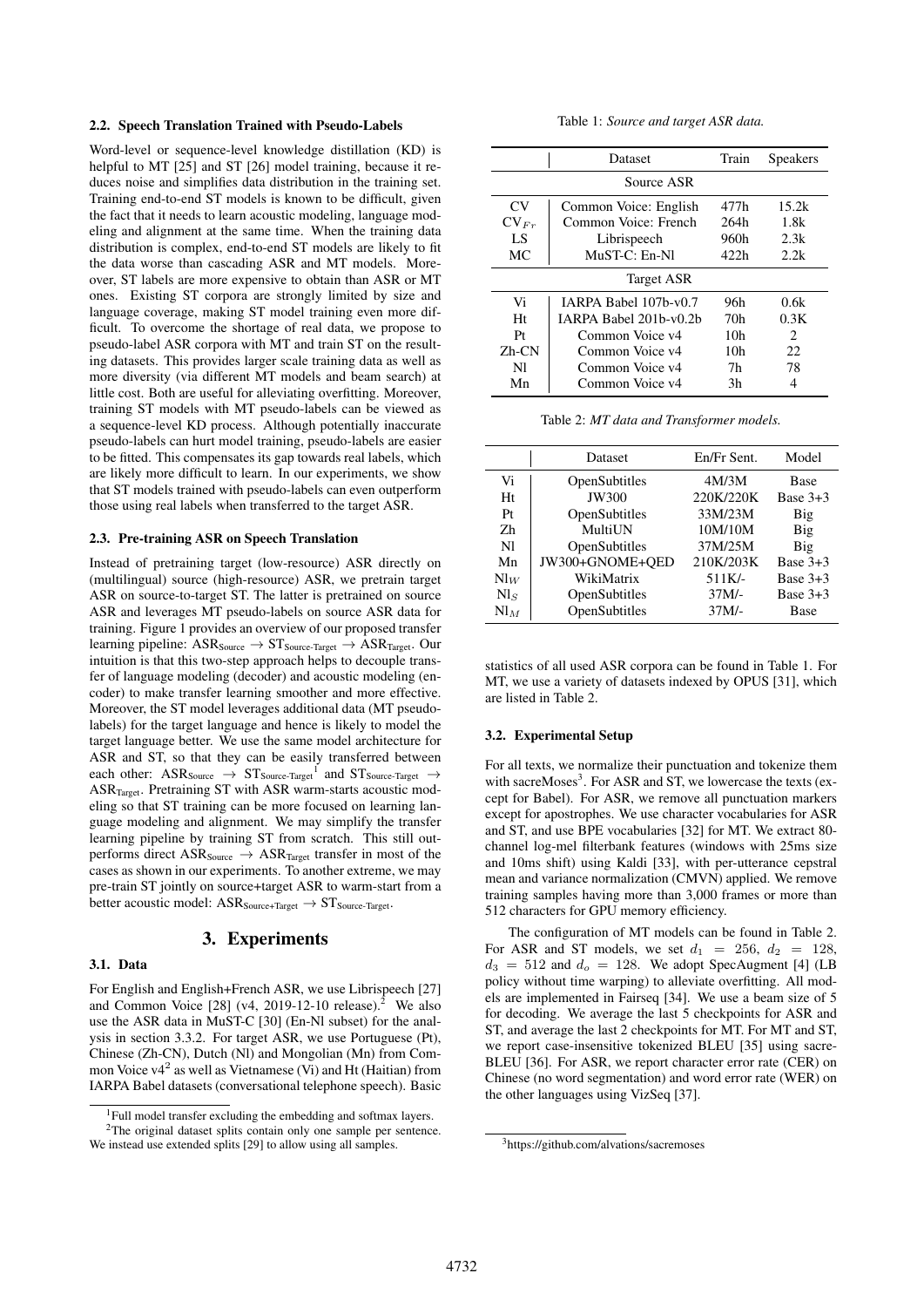|                 |                                          | Vi                                               | Ht                                               | Pt                                                 | $Zh$ - $CN$                                       | N1                                                | Mn                                                |
|-----------------|------------------------------------------|--------------------------------------------------|--------------------------------------------------|----------------------------------------------------|---------------------------------------------------|---------------------------------------------------|---------------------------------------------------|
| <b>Baseline</b> |                                          | 57.2                                             | 66.1                                             | 62.3                                               | 90.3                                              | 96.5                                              | 109.7                                             |
|                 |                                          |                                                  |                                                  | From English                                       |                                                   |                                                   |                                                   |
| <b>CV</b>       | Src ASR<br>$+ST$<br>Src+Tgt ASR<br>$+ST$ | 53.7<br>$52.5(-2.2\%)$<br>51.6<br>$51.2(-0.8\%)$ | 60.7<br>59.3 $(-2.3\%)$<br>58.1<br>$57.2(-1.5%)$ | 40.9<br>$33.7(-17.6%)$<br>34.7<br>$31.2(-10.1\%)$  | 41.3<br>$35.3(-14.5\%)$<br>37.0<br>$35.2(-4.9\%)$ | 44.2<br>42.0 $(-5.0\%)$<br>42.5<br>$40.4(-4.9\%)$ | 67.7<br>64.1 $(-5.3\%)$<br>63.0<br>$62.3(-1.1\%)$ |
| $CV+LS$         | Src ASR<br>$+ST$<br>Src+Tgt ASR<br>$+ST$ | 54.7<br>$52.9(-3.3\%)$<br>52.7<br>$52.2(-0.9\%)$ | 59.9<br>57.4 (-4.2%)<br>57.8<br>$57.2(-1.0\%)$   | 41.3<br>$31.8(-23.0\%)$<br>34.4<br>$31.2(-9.3\%)$  | 40.0<br>$35.7(-4.2\%)$<br>36.4<br>$35.5(-2.5%)$   | 42.2<br>$37.9(-10.2\%)$<br>41.7<br>$38.8(-7.0\%)$ | 66.1<br>$60.2(-8.9\%)$<br>67.9<br>$62.5(-8.0\%)$  |
|                 | From English+French                      |                                                  |                                                  |                                                    |                                                   |                                                   |                                                   |
| $CV+CV_{Fr}$    | Src ASR<br>$+ST$<br>Src+Tgt ASR<br>$+ST$ | 54.5<br>$51.7(-5.1\%)$<br>52.9<br>$52.0(-1.7\%)$ | 59.4<br>$57.8(-2.7%)$<br>57.1<br>$55.7(-2.5%)$   | 39.5<br>29.8 $(-24.6\%)$<br>31.7<br>$28.6(-9.8\%)$ | 39.2<br>$33.6(-14.3\%)$<br>36.4<br>$32.9(-9.6\%)$ | 43.0<br>$38.4(-10.7\%)$<br>40.7<br>$38.3(-5.9\%)$ | 67.7<br>$62.1(-8.3%)$<br>62.4<br>59.6 (-4.5%)     |

Table 3: *Test WER (relative reduction in parentheses) for cross-lingual transfer from English and from English+French*

Table 4: *Test WER for source ASR*

|  | En/Fr   25.4/- 16.7/- 23.4/20.1   19.6/- 18.6/- |  |
|--|-------------------------------------------------|--|

#### 3.3. Results

#### *3.3.1. Cross-Lingual Transfer via ST*

We examine two settings for high-resource source ASR: monolingual (English) and multilingual (English and French). The test WER of source ASR models can be found in Table 4. Both settings use the same low-resource targets from different language families: Indo-European (Portugese and Dutch), Sino-Tibetan (Chinese), Austro-Asiatic (Vietnamese), French Creole (Haitian) and Mongolic (Mongolian). We experiment with different transfer learning strategies: with or without ST as an intermediate step, and with or without target ASR during ASR pre-training. The results (test WER) are presented in Table 3:  $ASR_{Source} \rightarrow ASR_{Target}$  ("Src  $ASR''$ ),  $ASR_{Source}$   $\rightarrow$   $ST_{Source-Target}$   $\rightarrow$   $ASR_{Target}$  (the 2nd row "+ ST");  $\text{ASR}_{\text{Source+Target}} \rightarrow \text{ASR}_{\text{Target}}$  ("Src+Tgt ASR"),  $\text{ASR}_{\text{Source+Target}} \rightarrow \text{ST}_{\text{Source-Target}} \rightarrow \text{ASR}_{\text{Target}}$  (the 4th row "+ ST"). We see that for both monolingual and multilingual settings, ST pre-training consistently brings gains to the direct transfer baseline. On Portuguese (Pt) and Dutch (Nl), there is over 9.3% and 4.9% WER reduction in all ST-enhanced transfers, respectively. There is also 1.0%-8.9% WER reduction on Haitian (Ht) and Mongolian (Mn), where MT is also low-resource with only around 200K training examples available. When the source ASR has larger scale data (from CV to CV+LS), the gains brought by ST may be enlarged, for example, from 5.0% reduction to 10.2% reduction for Dutch and from 5.3% reduction to 8.9% reduction for Mongolian.

#### *3.3.2. MT Models for Pseudo-Labeling*

In order to better understand how different MT pseudo-labels may affect the performance of ST as well as downstream target ASR, we experiment with Dutch pseudo-labels from different MT models for ST training:  $N_{W}$  and  $N_{S}$  both use Transformer Table 5: *Performance of different Dutch pseudo-labels*

|            | ST Label (NA for baseline transfer) |                 |          |        |      |       |
|------------|-------------------------------------|-----------------|----------|--------|------|-------|
|            | NA                                  | $\mathrm{Nl}_W$ | $N\!l_S$ | $Nl_M$ | Nl   | Real  |
| MT         |                                     | 24.8            | 34.0     | 34.1   | 35.6 | 100.0 |
| <b>ST</b>  |                                     | 18.9            | 23.7     | 23.9   | 24.0 | 23.9  |
| $+CV$      |                                     | 18.6            | 23.3     | 22.6   | 23.1 |       |
| <b>ASR</b> | 44.7                                | 42.4            | 43.1     | 43.2   | 43.9 | 43.9  |
| $+CV$      | 42.4                                | 38.7            | 40.0     | 39.2   | 38.7 |       |

*base* with 3 encoder/decoder layers but are trained on WikiMatrix (0.5M examples) and OpenSubtitles (37M examples), respectively;  $N\mathbf{I}_S$ ,  $N\mathbf{I}_M$  and  $N\mathbf{I}$  are all trained on OpenSubtitles but use Transformer *base* with 3 encoder/decoder layers, Transformer *base* and Transformer *big*, respectively. We use MuST-C optionally with Common Voice ("+CV") as English source ASR for different data conditions. Results (MT and ST BLEU on MuST-C test set as well as Dutch ASR test WER) are available in Table 5. We notice that the ST model using Nl has almost the same ST BLEU as that using real labels, although Nl has only 35.6 MT BLEU. Real labels are more difficult to learned in ST (76% BLEU drop from MT to ST compared to pseudolabels' 33%). Nl<sub>W</sub> and Nl<sub>S</sub> share the same architecture, while the latter is trained on a more noisy corpus. When using MC only,  $\text{NI}_W$  outperforms  $\text{NI}_S$  and smaller models on OpenSubtitles ( $Nl<sub>S</sub>$  and  $Nl<sub>M</sub>$ ) are helpful to suppressing noise. When more data (MC+CV) is available, Nl<sub>S</sub> performs as well as  $N\vert_W$ on downstream ASR and larger models on OpenSubtitles are better for transfer.

#### *3.3.3. Pseudo-Label Sampling and Filtering*

Pseudo-labels are from beam search decoding of MT models. There are up to  $k$  predictions per example given beam size  $k$ . Instead of using only the best ones for ST model training, we explore using the *n*-best ones ( $2 \le n \le k$ ) to provide more diversity and alleviate overfitting. Specifically, in each epoch, training labels are uniformly sampled from the set of  $n$ -best candidates. Pseudo-labels from low-resource or out-of-domain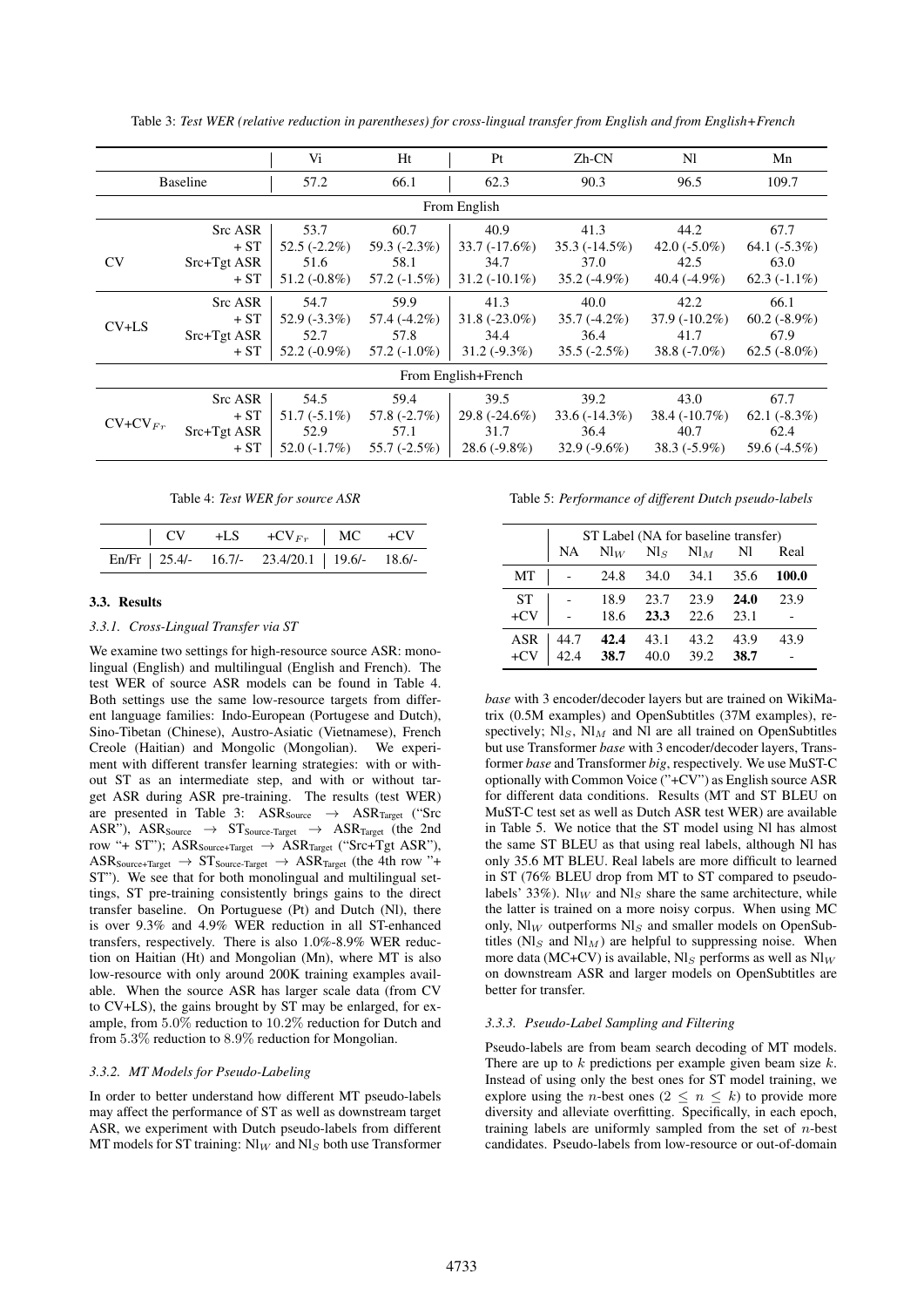Table 6: *Test WER for transfers without ASR pre-training*



Figure 2: *Dev WER for Dutch (highest MT resource) and Mongolian (lowest MT resource) ASR pre-trained with ST using Nbest MT pseudo-labels (optionally with filtering).*

MT models may have low quality on some of the examples. We optionally filter 10% examples by confidence scores (lengthnormalized log likelihood) to reduce noisy labels. We experiment with Dutch (highest MT resource) and Mongolian (lowest MT resource) for different values of  $n (k = 5)$ . It can be seen from Figure 2 that  $n$ -best pseudo-labels lead to lower dev WER in most of the cases and filtering helps significantly when MT is low-resource (Mongolian).

### *3.3.4. Effectiveness of ST Pre-training*

We introduce ST to the pipeline with the idea of bringing pretrained models closer to the target ones. In other words, we expect the  $ST_{Source-Target} \rightarrow ASR_{Target}$  transfer to be faster than the  $ASR_{Source} \rightarrow ASR_{Target}$  transfer. We examine the training accuracy curves for Vietnamese (highest resource) and Mongolian (lowest resource) to verify our hypothesis (see Figure 3). We observe that the ST-enhanced transfer ("w/ ST") has substantially higher starting points (60 to 53 and 70 to 36) and keeps leading with a substantial gap throughout the training process.

#### *3.3.5. ST without ASR Pre-training*

Instead of using ST as an intermediate step during transfer, we can also train ST from scratch to simplify the transfer pipeline. We experiment with  $CV+CV_{Fr}$ , whose results can be found in Table 6. It is shown that the simplified ST-enhanced transfers can still outperform ASR-only ones in most of the cases, although the lack of ASR pre-training brings difficulties to ST model training.

# 4. Related Work

End-to-end models, such as CTC models and attention-based encoder-decoder models, work well for low-resource ASR [38]. It is known that multilingual training or pre-training with related languages improves low-resource end-to-end ASR significantly [16, 17, 18, 19]. Meta learning methods [39] have recently been introduced to improve the efficiency of multi-



Figure 3: *Training accuracy curve for Vietnamese (highest resource) and Mongolian (lowest resource).*

lingual pre-training. Besides cross-lingual transfer learning, leveraging auxiliary data is another approach to improve lowresource ASR, for example, incorporating (synthetic) text translation data as additional inputs [21, 20, 22] or co-training with weakly supervised data [40] or text-to-speech (TTS) data [41].

# 5. Conclusions

We show that cross-lingual (high-resource to lower-resource) transfer learning for end-to-end ASR can be improved by adding ST as an intermediate step. It makes transfer learning smoother in the two-step process and incorporates additional knowledge of the target language to improve model performance. It leverages only MT pseudo-labels but no expensive human labels to train ST and does not require high-resource MT training data. Currently, our approach is based on attentionbased encoder-decoder architecture. Our future work includes extending this transfer learning approach to other end-to-end architectures, such as CTC and RNN Transducer.

## 6. Acknowledgements

We thank Ann Lee, Yatharth Saraf, Chunxi Liu and Anne Wu for helpful discussions.

#### 7. References

- [1] I. Sutskever, O. Vinyals, and Q. V. Le, "Sequence to sequence learning with neural networks," in *Advances in neural information processing systems*, 2014, pp. 3104–3112.
- [2] D. Bahdanau, K. Cho, and Y. Bengio, "Neural machine translation by jointly learning to align and translate," *arXiv preprint arXiv:1409.0473*, 2014.
- [3] C.-C. Chiu, T. N. Sainath, Y. Wu, R. Prabhavalkar, P. Nguyen, Z. Chen, A. Kannan, R. J. Weiss, K. Rao, E. Gonina, N. Jaitly, B. Li, J. Chorowski, and M. Bacchiani, "State-of-the-art speech recognition with sequence-to-sequence models," 2017.
- [4] D. S. Park, W. Chan, Y. Zhang, C.-C. Chiu, B. Zoph, E. D. Cubuk, and Q. V. Le, "Specaugment: A simple data augmentation method for automatic speech recognition," *arXiv preprint arXiv:1904.08779*, 2019.
- [5] G. Synnaeve, Q. Xu, J. Kahn, E. Grave, T. Likhomanenko, V. Pratap, A. Sriram, V. Liptchinsky, and R. Collobert, "End-toend asr: from supervised to semi-supervised learning with modern architectures," *arXiv preprint arXiv:1911.08460*, 2019.
- [6] A. Graves, S. Fernández, F. Gomez, and J. Schmidhuber, "Connectionist temporal classification: labelling unsegmented sequence data with recurrent neural networks," in *Proceedings of the 23rd international conference on Machine learning*, 2006, pp. 369–376.